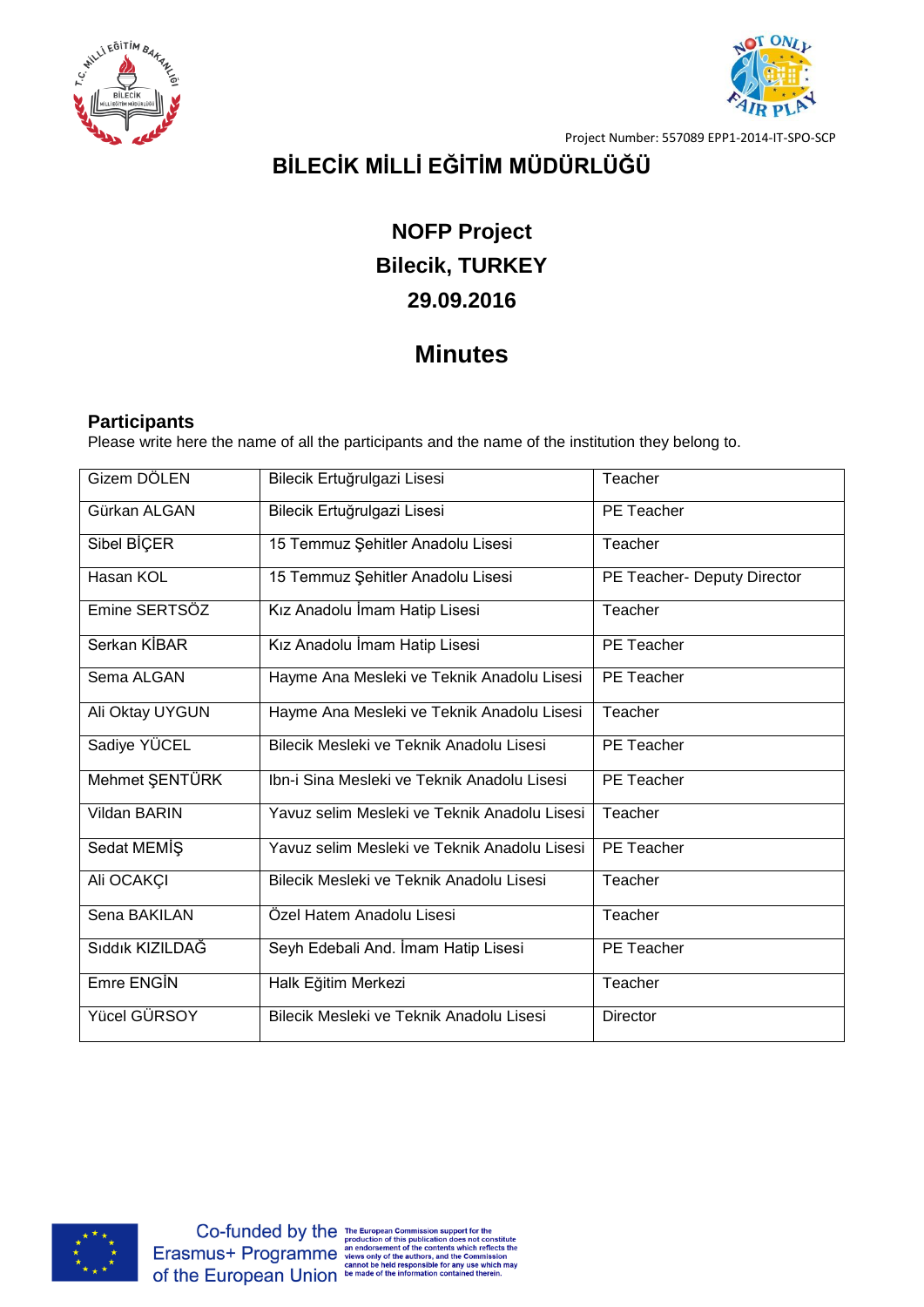



Project Number: 557089 EPP1-2014-IT-SPO-SCP

## **Page 2**

### **Minutes**

Teachers attending the teachers' workshop are from 11 different high school of Bilecik Province. They are all experienced and generally have been teaching for more than 10 years. There are PE teachers, other teachers and directors at the workshop. Some of the PE teachers are also teacher instructors of the province. For the effective flow of the workshop activities all toolkits and related papers were published and offered for the use of attendant teachers.

The workshop was announced by an official letter to all related teachers from high schools and the information and the timetable were given to all participants before the meeting. Not Only Fair Play PowerPoint presentation is made to all participants. Project coordinator Mustafa Kan, explained all the details of NOFP project, the phases of the project; purposes and activities of the project, the partners of the project, finished and running activities, the web portal, the parts of web portal. Mustafa Kan asked them to present the web page to all end users in their schools and institutions.

The toolkits were presented to Physical Education Teachers; the toolkits in use of PE teachers;

- -How to Motivate Students Who Are Not Usually Involved In Physical Education Activities,
- -How to Promote Less Popular Sports,
- -Promotion of an ethical approach to sport, including communication strategies with parents,

-Sport as a Mean of Social Inclusion, Including Communication Strategies with Parents,

The toolkits were presented to other Teachers;

- -How to integrate sport and healthy lifestyle approaches into the students' educational pathways,
- -How to Use Sport as a Means to Acquire Life Skills, Including Strategies of Communication with Families,
- -How to Motivate Students Only Interested in Sport to Improve their School Performances

Four toolkits were presented to School Directors

- -How to Support Students to Balance Sport and Study at School,
- -How to Integrate Sport into Curricular Activities,
- -Sport as a Mean of Social Inclusion,
- -How to promote the importance of sport at school,

A NOFP Project File containing the Minutes of the meeting, the brochure of NOFP project, sample copies of some toolkits inside and etc. were delivered to all participants at the beginning of the meeting so they can check the title and documents from their own files and can take notes to be used for their teachers meeting.

#### Group Discussion

The participants of the workshop gathered in 3 groups and talk about the project idea, web page and the toolkits;

Gürkan ALGAN (PE Teacher from Ertugrulgazi Lisesi);" as a representative of the group I can say that NOFP web portal is published with 8 different languages, it is wonderful and useful because the most difficult thing for a PE teacher is searching documents in other languages, so TR translated parts will be a good source for all PE teachers who cannot read a foreign language."

Hasan KOL (PE Teacher from Bilecik Anadolu Lisesi);" We were talking about the case studies part on the portal, we sometimes face such difficulties that we cannot explain students why they have to deal with sports but also their school classes are also important. These examples of real students will help us to show them the way we try to motivate them."

Yücel GÜRSOY(director from Bilecik Mesleki ve Teknik Anadolu Lisesi);" When we look from the directors side, there are good toolkit examples to be used by the managing staff of our school, these toolkits are not enough but a wonderful start. In Turkey, the Ministry of Education has setting many agreements with other ministries to support students dealing with sports and try to find solution they are facing during their sport activities. But it is still a big problem that students are forced to choose one, not both together because the value given to PE classes is still not the same from the society part. I mean the families, they always want success, success from school, success from sport events is mostly in the second place.

## Planning of the sport event

The teachers and the directors attending the workshop planned the sports event to be organised on these